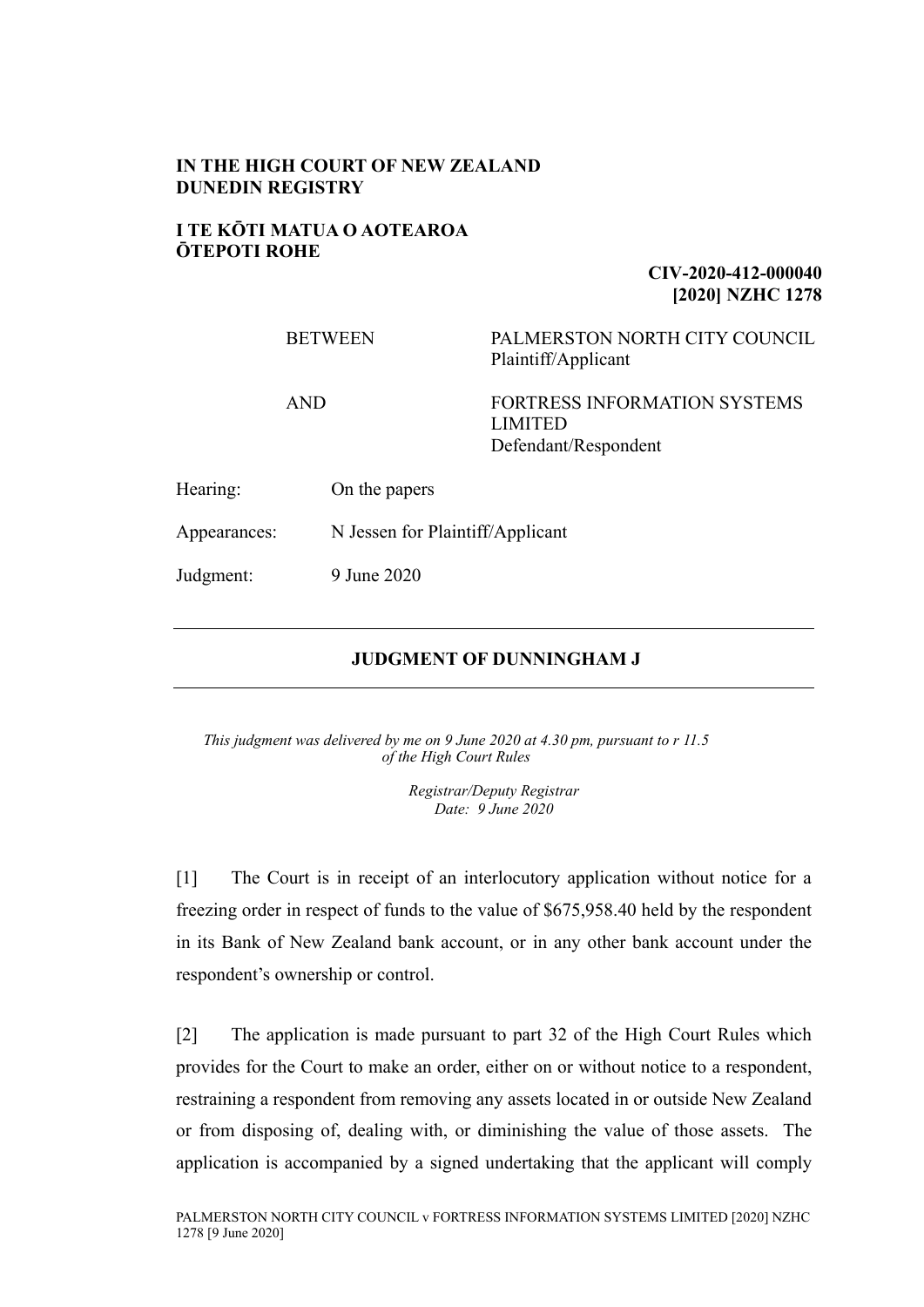with any order for the payment of damages to compensate the respondent for any orders as deemed in consequence of the freezing order.<sup>1</sup>

# **The statement of claim**

[3] The facts giving rise to the application are set out in the plaintiff's statement of claim dated 5 June 2020. The plaintiff, Palmerston North City Council (the Council), owns an arena in central Palmerston North which is used for large scale events, and an arm of the Council manages this venue.

[4] The defendant (who is the respondent in this application), Fortress Information Systems Ltd (FISL) is the company behind the brand of Ticket Rocket (formerly Ticket Direct). The Council appointed FISL as ticketing agent in respect of events at the arena, including, relevantly, the Teams Champs 2020 event organised by Palmerston North Speedway and held over two nights on 7 and 8 February 2020. All revenue from ticket sales for those events was deposited into the identified BNZ bank account owned by FISL.

[5] The proceeds from ticket sales are paid out in accordance with a settlement report prepared by FISL and confirmed by the Council, which identifies gross ticket sales revenue, agreed deductions due to the Council and net ticket sales revenue payable to the Palmerston North Speedway.

[6] Apart from paying \$500,000 to Palmerston North Speedway on 11 February 2020 as a part payment directed by the Council, FISL has not made payment of the following amount on the Council's instructions in accordance with the settlement report:

- (a) \$178,380.64 for venue hire charges and fees in accordance with the agreement between the Council and Palmerston North Speedway;
- (b) \$30,450.94 to external ticketing outlets for sale of tickets;

 $\overline{a}$ 

<sup>&</sup>lt;sup>1</sup> As required by High Court r 32.2(5).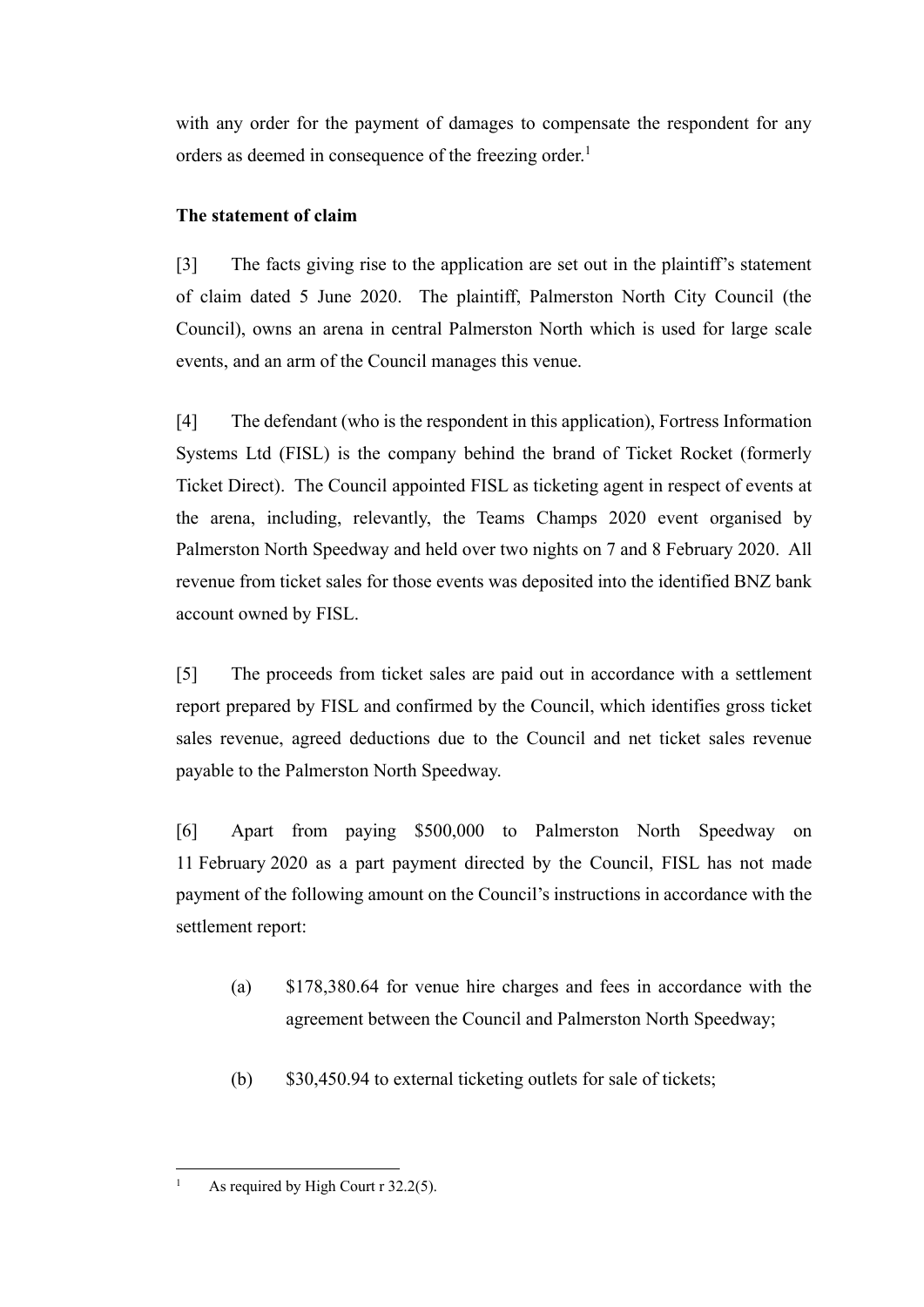(c) \$458,770.53 to Palmerston North Speedway (being the amount owed after payment of \$500,000 on 11 February 2020).

[7] The sole director of FISL, Mr Matthew Davey, has admitted that the funds are held on trust and that payment is due, but has failed to make payment, including failing to comply with a commitment given to the Council that the funds would be paid out by the end of May.

[8] There is a similar claim in respect of the Under 18 Men's Softball World Cup event held at another venue, Colquhoun Park, which is owned by the Council. Again, FISL was the ticketing agent appointed by the Council. FISL prepared a settlement report in respect of this event and the Council instructed payment based on the settlement report on or about 11 March 2020, but FISL has failed to pay the Council the amount due of \$8,356.29.

## **The application for a freezing order**

- [9] The application applies for the following orders:
	- (a) an ancillary order requiring the respondent to file and serve bank statements in respect of the respondent's Bank of New Zealand bank account, account number 02-0912-0002535-00, showing the current balance of that account;
	- (b) an ancillary order requiring the respondent to file and serve a list of any other bank accounts under its ownership or control with current balances; and
	- (c) a freezing order for three months or until the trust funds have been distributed, restraining the respondent from moving, disposing, dealing with, or diminishing money to the value of \$675,958.40 held by the respondent in its Bank of New Zealand bank account number 02-0912-0002535-00, or any other bank account under the ownership or control of the respondent.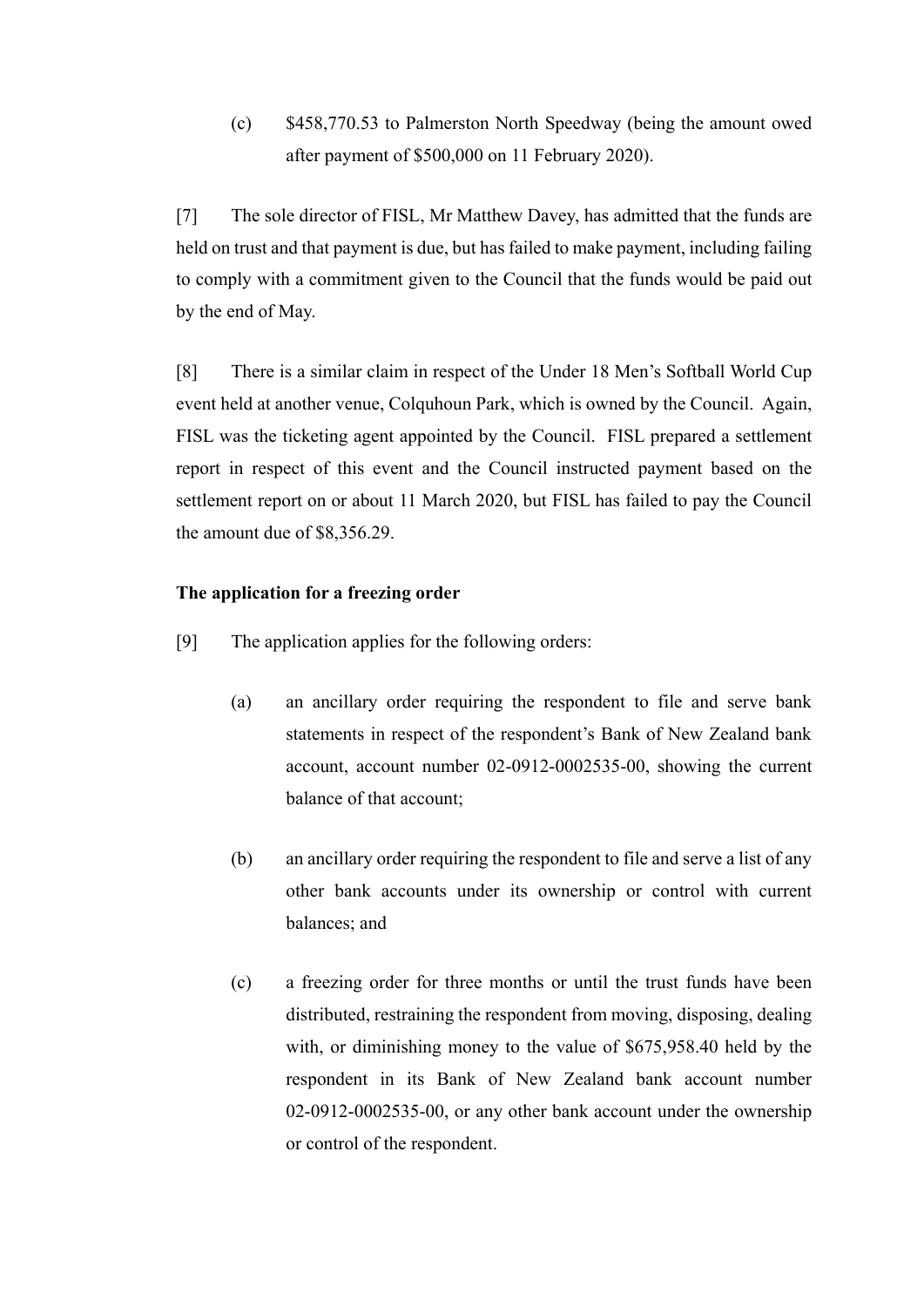[10] The application is accompanied by an affidavit from the Council's venue manager, Mr John Patrick Lynch and from an event promoter, Mr Andrew Bruce Robertson, who organised the Team's Champs event at the Council's arena.

[11] Mr Lynch explains how, as part of the licence agreement for the Team's Champs events, the Council requires the services of a ticketing agent, and the history of how the Council, FISL and event organisers operate. He explains how he received the final settlement report on 28 February 2020, which was then finalised and confirmed as between FISL and the Council and instructions were then given to FISL to settle the event and release the funds to the event promoter after the appropriate payments were made to the Council for venue hire and for agency fees.

[12] He explains that typically payment is actioned without delay following the Council's instruction, but that was not the case following the Team's Champ's event. He then sets out the sequence of communications he had with Mr Davey, including an acknowledgement that FISL had "cashflow problems". In Mr Lynch's understanding, monies from ticket sales were held in trust until after the event and therefore should not be affected by cashflow issues.

[13] Mr Robertson, the event promoter for the Team's Champ's event reiterates much of what Mr Lynch says. He explains that as the promoter for Palmerston North Speedway, the organisation is licenced to use the Council's arena and, as part of the agreement with the Council, it uses the services of FISL as ticketing agent. As the event which was completed in February, he would normally expect the funds to be paid out by the end of February. The fact it is now June and no funds have been received, leaves him to hold concerns about the liquidity of FISL.

#### *Discussion*

[14] I accept that there is a good arguable case that FISL holds funds on trust to the value of \$667,602.11 in respect of the New Zealand Speedway Team's Championships event held in February 2020, and to the value of \$8,356.29 in respect of the Under 18 Men's Softball World Cup held in February 2020. Given the delays in payment despite admitting an obligation to make payment, I accept there is a real risk that FISL has